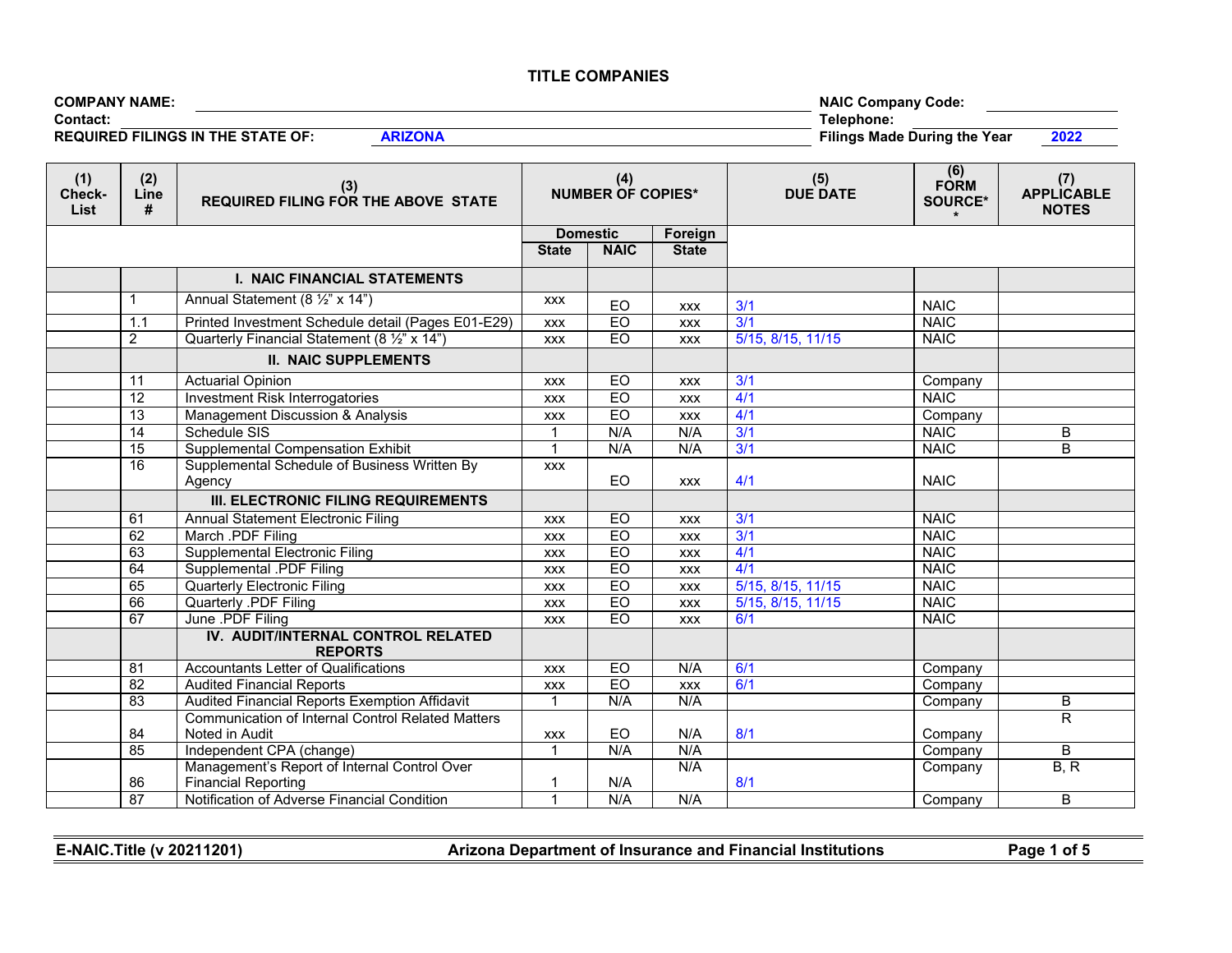| (1)<br>Check-<br><b>List</b> | (2)<br>Line<br># | (3)<br><b>REQUIRED FILING FOR THE ABOVE STATE</b>                                | (4)<br><b>NUMBER OF COPIES*</b> |                 |              | (5)<br><b>DUE DATE</b>                       | (6)<br><b>FORM</b><br><b>SOURCE*</b> | (7)<br><b>APPLICABLE</b><br><b>NOTES</b> |
|------------------------------|------------------|----------------------------------------------------------------------------------|---------------------------------|-----------------|--------------|----------------------------------------------|--------------------------------------|------------------------------------------|
|                              |                  |                                                                                  |                                 | <b>Domestic</b> | Foreign      |                                              |                                      |                                          |
|                              |                  |                                                                                  | <b>State</b>                    | <b>NAIC</b>     | <b>State</b> |                                              |                                      |                                          |
|                              | 88               | Request for Exemption to File                                                    |                                 | N/A             | N/A          |                                              | Company                              | B                                        |
|                              | 89               | Relief from the five-year rotation requirement for lead<br>audit partner         | <b>XXX</b>                      | EO              | N/A          | 3/1                                          | Company                              |                                          |
|                              | 90               | Relief from the one-year cooling off period for<br>independent CPA               | <b>XXX</b>                      | EO              | N/A          | 3/1                                          | Company                              |                                          |
|                              | 91               | Relief from the Requirements for Audit Committees                                | <b>XXX</b>                      | EO.             | N/A          | 3/1                                          | Company                              |                                          |
|                              |                  | <b>V. STATE REQUIRED FILINGS</b>                                                 |                                 |                 |              |                                              |                                      |                                          |
|                              | 101              | Certificate of Disclosure Form E-178                                             | EO                              | $\Omega$        | EO           | 3/1                                          | <b>State</b>                         | O                                        |
|                              | 102              | Form B, C, and F Insurance Holding Company<br>System Registration Statement **** |                                 | $\Omega$        | N/A          | 3/31 Domestic                                | State                                | B, Q                                     |
|                              |                  | Annual Tax and Fees Report and Payment Form E-                                   |                                 |                 |              | Filing Fees 3/1<br>Premium Tax 4/15 or 10/15 |                                      |                                          |
|                              | 103              | <b>TAX</b>                                                                       | EO                              | $\Omega$        | EO.          | with a filed extension                       | State                                | D                                        |
|                              | 104              | ORSA <sup>*****</sup>                                                            |                                 | 0               | N/A          | 6/30                                         | Company                              | B, P                                     |
|                              | 105              | Corporate Governance Annual Disclosure ***                                       |                                 | 0               | N/A          | 6/1                                          | Company                              | B                                        |
|                              |                  | Audited Financial Report Internal Control Filings                                |                                 |                 | N/A          |                                              |                                      |                                          |
|                              | 106              | <b>Transmittal Form E-AFR.IC</b>                                                 |                                 | 0               |              | 8/1                                          | State                                | B, R                                     |

**\*If XXX appears in this column, this state does not require this filing, if hard copy is filed with the state of domicile and if the data is filed electronically with the NAIC. If N/A appears in this column, the filing is required with the domiciliary state. EO (electronic only filing).**

**\*\*If Form Source is NAIC, the form should be obtained from the appropriate vendor.**

**\*\*\*For those states that have adopted the NAIC Corporate Governance Annual Disclosure Model Act, an annual disclosure is required of all insurers or insurance groups by June 1. The Corporate Governance Annual Disclosure is a state filing only and should not be submitted by the company to the NAIC. Note however that the filing is intended to be submitted to the lead state if filed at the insurance group level. For more information on lead states, see the following NAIC URL: [http://www.naic.org/public\\_lead\\_state\\_report.htm.](http://www.naic.org/public_lead_state_report.htm)**

**\*\*\*\*For those states that have adopted the NAIC updated Holding Company Model Act, a Form F filing is required annually by holding company groups. Consistent with the Form B filing requirements, the Form F is a state filing only and should not be submitted by the company to the NAIC. Note however that this filing is intended to be submitted to the lead state. For more information on lead states, see the following NAIC URL: [http://www.naic.org/public\\_lead\\_state\\_report.htm.](http://www.naic.org/public_lead_state_report.htm)**

**\*\*\*\*\*For those states that have adopted the NAIC Risk Management and Own Risk and Solvency Assessment Model Act, a summary report is required annually by insurers and insurance groups above a specified premium threshold. The ORSA Summary Report is a state filing only and should not be submitted by the company to the NAIC. Note however that this filing is intended to be submitted to the lead state. For more information on lead states, see the following NAIC URL: [http://www.naic.org/public\\_lead\\_state\\_report.htm](http://www.naic.org/public_lead_state_report.htm)**

| <b>E-NAIC. Title (v 20211201)</b> | Arizona Department of Insurance and Financial Institutions | Page<br>2 of 5 |
|-----------------------------------|------------------------------------------------------------|----------------|
|-----------------------------------|------------------------------------------------------------|----------------|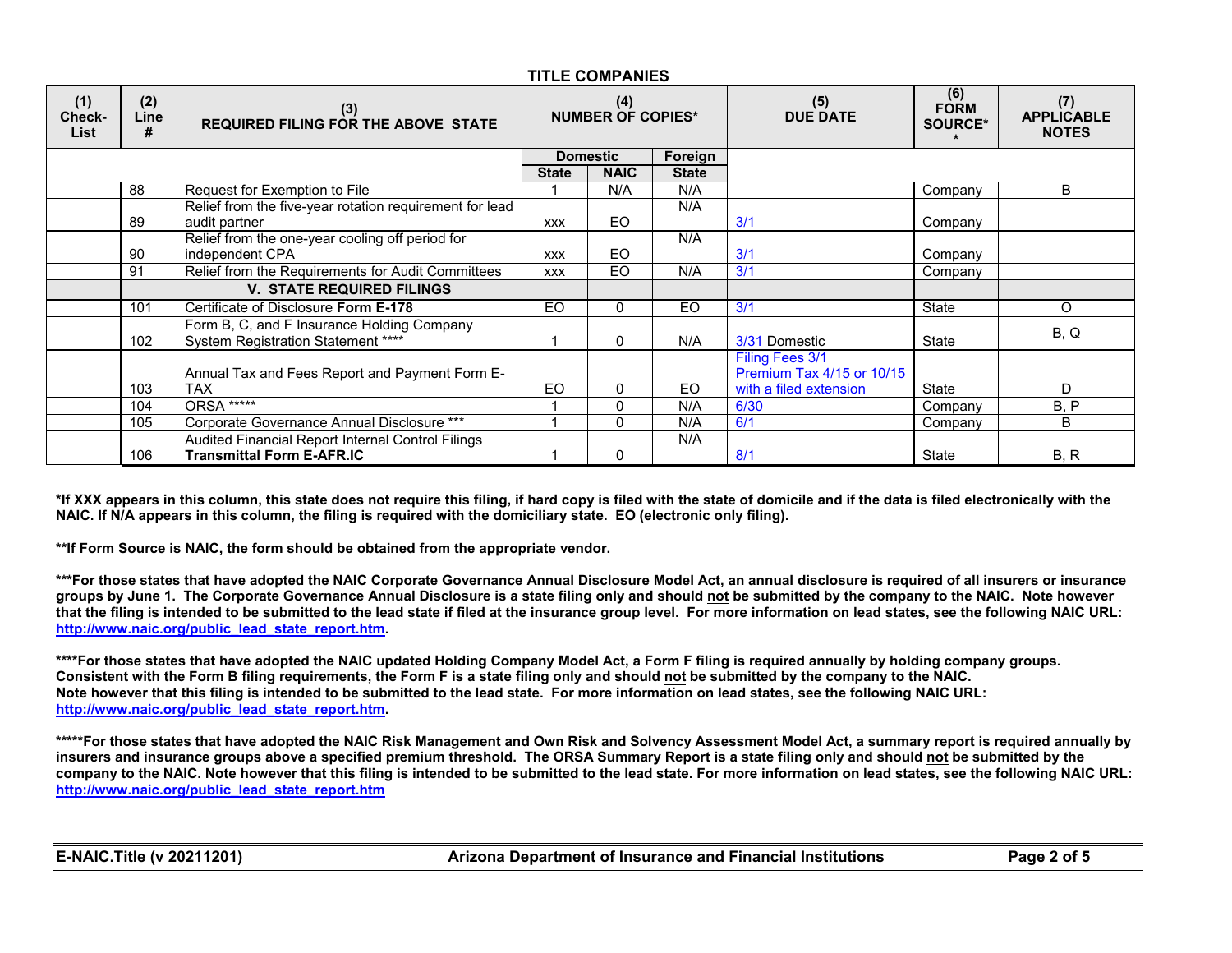|         | <b>NOTES AND INSTRUCTIONS (A-N APPLY TO ALL FILINGS)</b>                                                                                                                                                                            |                                                                                                                                                                                                                                                                                                                                                                                                                                                          |  |  |
|---------|-------------------------------------------------------------------------------------------------------------------------------------------------------------------------------------------------------------------------------------|----------------------------------------------------------------------------------------------------------------------------------------------------------------------------------------------------------------------------------------------------------------------------------------------------------------------------------------------------------------------------------------------------------------------------------------------------------|--|--|
| A       | Required Filings Contact Person:                                                                                                                                                                                                    | <b>Tony McCormack</b><br><b>Administrative Assistant III</b><br>Phone: (602) 364-3245<br>E-mail address: tony.mccormack@difi.az.gov                                                                                                                                                                                                                                                                                                                      |  |  |
| $\sf B$ | <b>Electronic Filing Email Address</b>                                                                                                                                                                                              | financialfilings@difi.az.gov                                                                                                                                                                                                                                                                                                                                                                                                                             |  |  |
| C       | <b>Mailing Address:</b>                                                                                                                                                                                                             | Arizona Department of Insurance and Financial Institutions<br><b>Insurance Financial Affairs Division</b><br>100 North 15 <sup>th</sup> Avenue, Suite 261<br>Phoenix, Arizona 85007-2630                                                                                                                                                                                                                                                                 |  |  |
| D       | Electronic filing information for tax and fee reporting and payment:<br><b>Retaliatory Tax Due Dates:</b><br>4/15 or 10/15 if you file an extension with the Arizona Department of<br>Revenue for your corporate income tax report. | Insurers must use the NAIC OPTins system (or an OPTins authorized business<br>partner) to report and pay taxes and fees starting January 1, 2018.<br>Use appropriate form located on our Tax Forms and Instructions web page at<br>https://difi.az.gov/insurers/taxes and the NAIC OPTins System.<br><b>Contact Person:</b><br>Loretta Moncibaez (602) 364-3997<br>E-mail address: taxunit@difi.az.gov                                                   |  |  |
| E       | Delivery Instructions:                                                                                                                                                                                                              | All packages <b>must</b> bear U.S. postmark or courier pick-up date.<br>If due date is a weekend or holiday, deadline is next business day.                                                                                                                                                                                                                                                                                                              |  |  |
| F       | Late Filings:<br>License will be summarily suspended if renewal fee is not paid when<br>due or if financial condition is unknown due to failure to file annual<br>statement.                                                        | Up to \$25.00 per day - Annual Statement, Annual Fees, Actuarial Opinion, Management<br>Discussion and Analysis or Audited Financial Report.<br>Up to \$25.00 per day - Certificate of Disclosure Form E-178.<br>Up to \$100.00 per day - Quarterly Statements.<br>We use the NAIC filing date or the USPS postmark or courier pick-up date as the date filed.                                                                                           |  |  |
| G       | Original Signatures:                                                                                                                                                                                                                | Follow the NAIC Annual Statement Instructions.                                                                                                                                                                                                                                                                                                                                                                                                           |  |  |
| H       | Signature/Notarization/Certification:                                                                                                                                                                                               | Follow the NAIC Annual Statement Instructions.                                                                                                                                                                                                                                                                                                                                                                                                           |  |  |
|         | <b>Amended Filings:</b>                                                                                                                                                                                                             | Must be filed within 10 days with explanation. Signature requirements apply.                                                                                                                                                                                                                                                                                                                                                                             |  |  |
| J       | Exceptions from normal filings:                                                                                                                                                                                                     | <b>EXEMPTIONS:</b><br>Annual Statement filing exemption - NONE.<br>Audited Financial Report exemptions use NAIC Annual Statement Instructions. Must be<br>filed at least 10 days prior to due date.<br>Form F waiver must be filed no later than March 31. Form E-DIRCOMWAIVER.<br><b>EXTENSIONS;</b><br>Approved for a catastrophic event only.<br><b>FOREIGN:</b><br>Must provide a copy of an exemption/extension letter from your state of domicile. |  |  |

| <b>E-NAIC. Title (v 20211201)</b> | <b>Arizona Department of Insurance and Financial Institutions</b> | Page 3 of 5 |
|-----------------------------------|-------------------------------------------------------------------|-------------|
|                                   |                                                                   |             |

 $\equiv$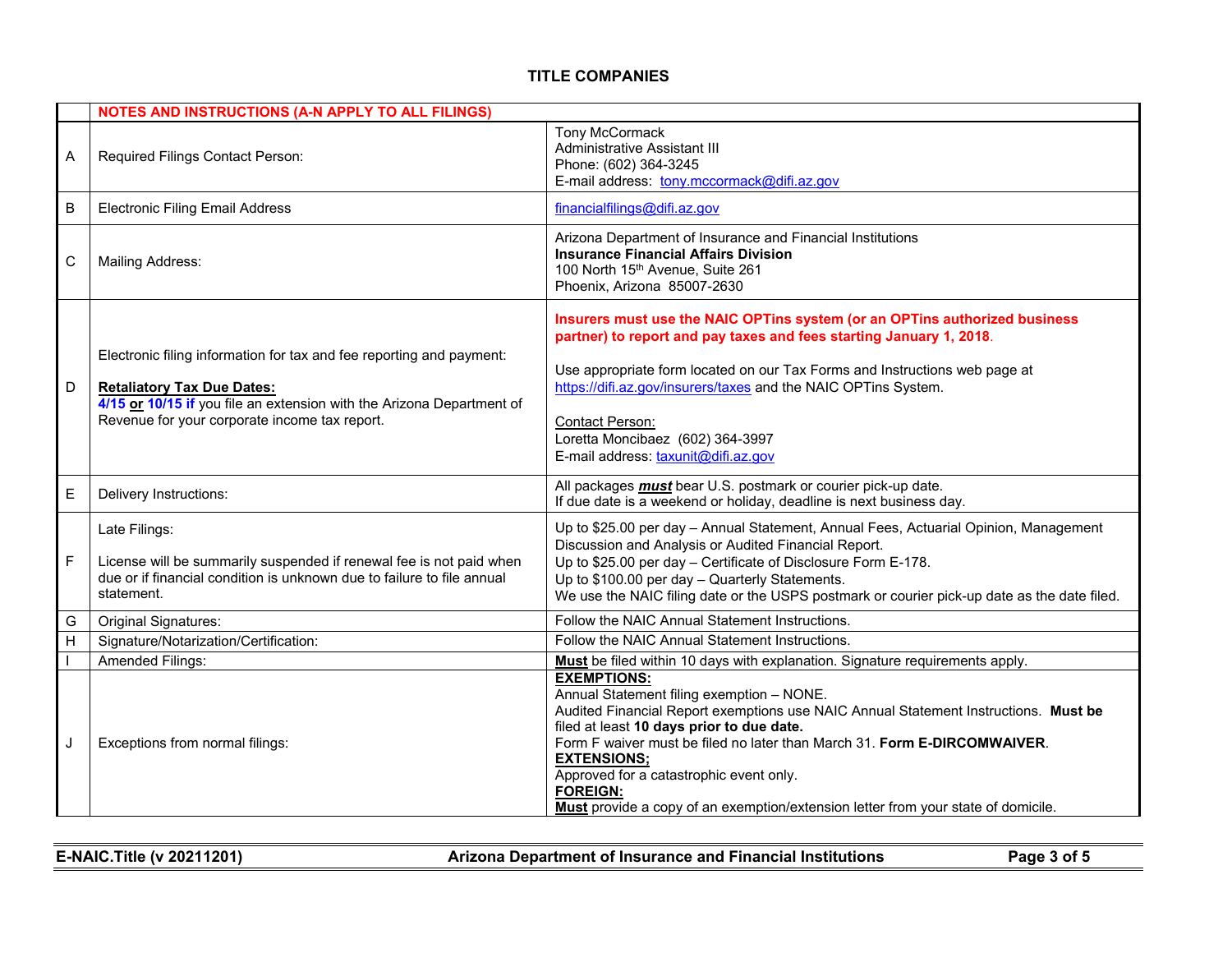|   | <b>TITLE COMPANIES</b>                                                                                                                                                                                            |                                                                                                                                                                                                                                                                                                                     |  |  |  |
|---|-------------------------------------------------------------------------------------------------------------------------------------------------------------------------------------------------------------------|---------------------------------------------------------------------------------------------------------------------------------------------------------------------------------------------------------------------------------------------------------------------------------------------------------------------|--|--|--|
| Κ | Bar Codes (State or NAIC)                                                                                                                                                                                         | Follow the NAIC Annual Statement Instructions.                                                                                                                                                                                                                                                                      |  |  |  |
| L | Signed Jurat                                                                                                                                                                                                      | Follow the NAIC Annual Statement Instructions. Domestic insurers must email a copy of the<br>executed Jurat page to financialfilings@difi.az.gov if it was not submitted to the NAIC.                                                                                                                               |  |  |  |
| M | <b>NONE Filings:</b>                                                                                                                                                                                              | Every page of the annual statement must be included in sequential page number order. All<br>State forms <b>must</b> be completed or stamped "None" if there are no entries on the form, and<br>returned as instructed.                                                                                              |  |  |  |
| N | Filings new, discontinued, or modified materially since last year:                                                                                                                                                | Insurers must use the NAIC OPTins system (or an OPTins authorized business<br>partner) to report and pay taxes and fees starting January 1, 2018.<br>Form E-176, Form E-478/E-WCA, Form E-AFR, and Form E-MDA have been discontinued.                                                                               |  |  |  |
| O | Certificate of Disclosure Form E-178                                                                                                                                                                              | Name the document using this format "E178-NAIC Number-Insurer Name" (e.g. E178-<br>55555-INSURERNAME).<br>E-mail completed form to financialfilings@difi.az.gov.<br>Incomplete certificates will not be accepted and may result in statutory penalty of \$25 per<br>day.                                            |  |  |  |
| P | <b>ORSA</b>                                                                                                                                                                                                       | File only if applicable. See Arizona Revised Statutes (ARS) § 20-491 through § 20-491.07.<br>Exemptions from this filing requirement are located in ARS 20-491.04.                                                                                                                                                  |  |  |  |
| Q | Form B and C Insurance Holding Company System Registration<br>Statement                                                                                                                                           | <b>ARIZONA DOMESTIC COMPANIES ONLY</b><br>See Forms E-185, E-185B, E-185C, E-185D, E-185F, and E-185XD, available on our web<br>site at https://difi.az.gov/insurers/licensingregistration/acquisition-holding-company.<br><b>SEND TO</b> financialfilings@difi.az.gov<br>DO NOT MAIL ORIGINAL / HARD COPY DOCUMENT |  |  |  |
| R | Communication of Internal Control Related Matters Noted in an<br>Audit must be filed even if NO unremediated material weaknesses<br>were noted. If no unremediated material weaknesses state so in the<br>filing. | Communication of Internal Control Related Matters Noted in an Audit is a letter from the<br>insurer's external auditor.                                                                                                                                                                                             |  |  |  |
|   | Management's Report of Internal Controls Over Financial<br>Reporting is not required per Section 17 of the Model Regulation<br>unless annual direct and assumed premiums are \$500 million or more.               | Form E-AFR.IC must be completed and attached to the Management's Report of Internal<br>Controls Over Financial Reporting filed with us.                                                                                                                                                                             |  |  |  |